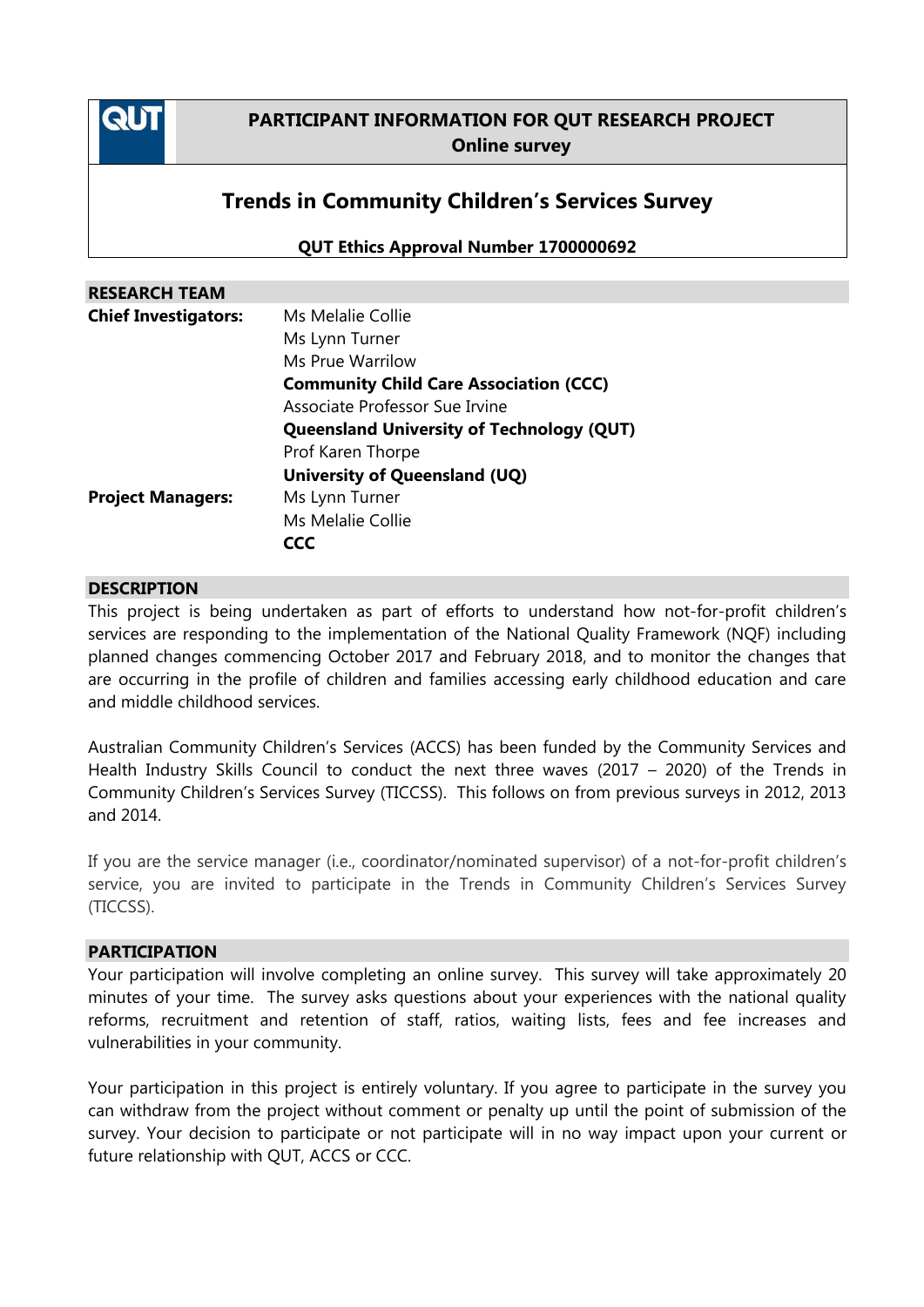#### **EXPECTED BENEFITS**

While this project may not directly benefit you in the short term, the study aims to improve our understanding of the changes, opportunities and challenges experienced by not-for-profit early and middle childhood services across Australia to guide policy, support and funding to these services.

#### **RISKS**

There are minimal risks associated with your participation in this project. However, if in completing the study concerns are raised for you we suggest you consider contacting one of the following: your General Practitioner or normal health care provider; your employer or their nominated employee assistance scheme.

#### **PRIVACY AND CONFIDENTIALITY**

All comments and responses will be treated confidentially unless required by law.

Data collected will be password protected stored online in Survey Monkey while the survey is open, then at CCC one week after the survey is closed.

Only individuals named on the research team will have access to identifiable data, early childhood organisations and peak bodies will not have access to information which could identify a particular individual or centre.

Please note that data collected in this project may be used in future projects about early childhood education and care and middle childhood policy and practice.

The Trends in Community Children's Services survey has been funded by the Community Services and Health Industry Skills Council, they will not have access to data obtained during the project.

#### **CONSENT TO PARTICIPATE**

Your completion and submission of the survey will be considered confirmation that you have agreed to participate in this research.

#### **PRIZE DRAW**

One service manager from each State or Territory who participates in the first wave (2017) of the survey will be eligible to go in a draw to win 1x \$100.00 Voucher to purchase resources from the company, Educational Experience. The prize draw will open on the 17th of August 2017 and closes on the 25<sup>th</sup> of September 2017. The winners will be notified on this date.

Names of participants from each state and territory will be gathered together and the first name drawn from each state and territory will be the prize winner.

If you wish to be entered into the prize draw you will be asked to acknowledge the terms and conditions of the draw. To protect your anonymity associated with your survey responses, you will be taken to a different page to enter your name, email address and/or contact information. Your identifying information will be used for the purposes of the prize draw only.

Terms and Conditions for the prize draw can be found by following this [link.](http://ausccs.org.au/wp-content/uploads/2017/08/TICCSS_TC.pdf)